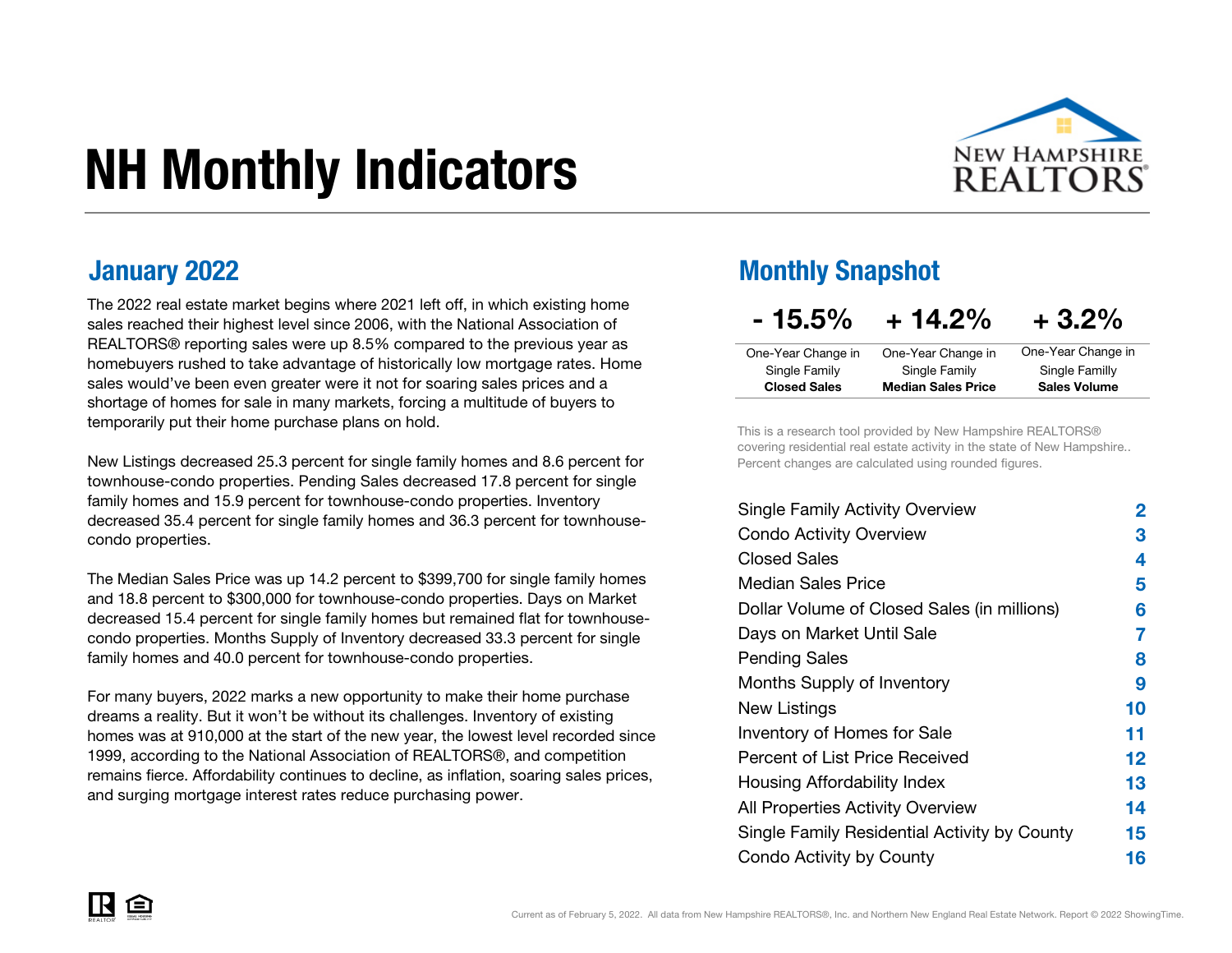### NH Single Family Residential Activity Overview

Key metrics by report month and for year-to-date (YTD) starting from the first of the year.



| <b>Key Metrics</b>                         | <b>Historical Sparkbars</b>                      | $1 - 2021$ | 1-2022    | <b>Percent Change</b> |                          | <b>YTD 2021 YTD 2022</b> | <b>Percent Change</b> |
|--------------------------------------------|--------------------------------------------------|------------|-----------|-----------------------|--------------------------|--------------------------|-----------------------|
| <b>Closed Sales</b>                        | 1-2019<br>1-2020<br>1-2021<br>1-2022             | 1,030      | 870       | $-15.5%$              | 1,030                    | 870                      | $-15.5%$              |
| <b>Median Sales Price</b>                  | 1-2019<br>$1 - 2020$<br>$1 - 2021$<br>1-2022     | \$350,000  | \$399,700 | $+14.2%$              | \$350,000                | \$399,700                | $+14.2%$              |
| \$ Volume of Closed Sales<br>(in millions) | 1-2019<br>1-2020<br>1-2021<br>1-2022             | \$408.3    | \$421.5   | $+3.2%$               | \$408.3                  | \$421.5                  | $+3.2%$               |
| <b>Days on Market</b>                      | 1-2019<br>$1 - 2020$<br>$1 - 2021$<br>$1 - 2022$ | 39         | 33        | $-15.4%$              | 39                       | 33                       | $-15.4%$              |
| <b>Pending Sales</b>                       | $1 - 2020$<br>$1 - 2021$<br>1-2019<br>$1 - 2022$ | 1,003      | 824       | $-17.8%$              | 1,003                    | 824                      | $-17.8%$              |
| <b>Months Supply</b>                       | $1 - 2020$<br>$1 - 2021$<br>$1 - 2019$<br>1-2022 | 0.9        | 0.6       | $-33.3%$              | $\overline{\phantom{a}}$ |                          |                       |
| <b>New Listings</b>                        | 1-2019<br>$1 - 2020$<br>$1 - 2021$<br>$1 - 2022$ | 945        | 706       | $-25.3%$              | 945                      | 706                      | $-25.3%$              |
| <b>Homes for Sale</b>                      | $1 - 2019$<br>$1 - 2020$<br>$1 - 2021$<br>1-2022 | 1,442      | 931       | $-35.4%$              | $-$                      |                          | $- -$                 |
| <b>Pct. of List Price Received</b>         | $1 - 2019$<br>$1 - 2020$<br>$1 - 2021$<br>1-2022 | 100.8%     | 101.4%    | $+0.6%$               | 100.8%                   | 101.4%                   | $+0.6%$               |
| <b>Affordability Index</b>                 | n an Mha<br>1-2020<br>1-2019<br>1-2021<br>1-2022 | 122        | 98        | $-19.7%$              | 122                      | 98                       | $-19.7%$              |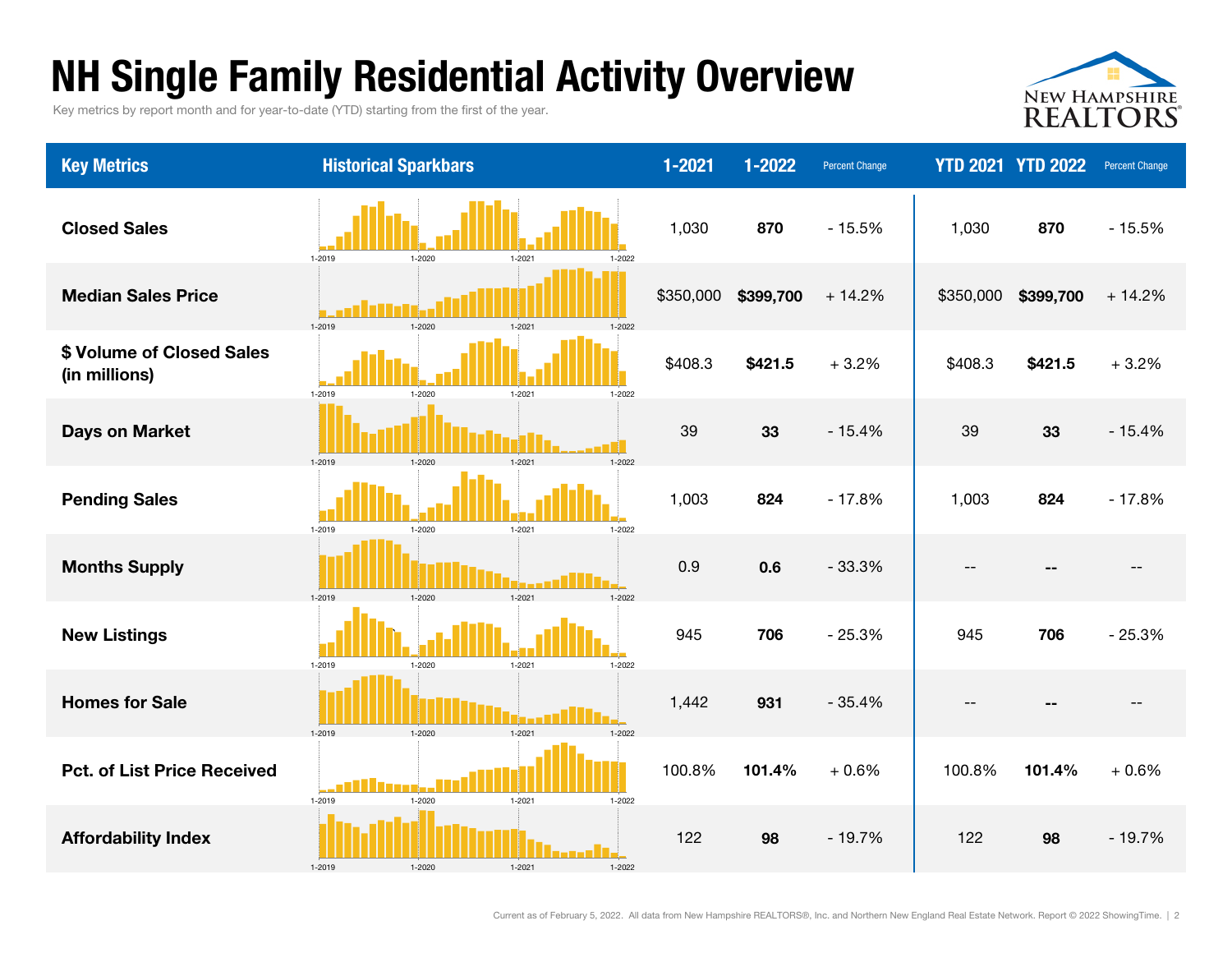### NH Condo Activity Overview

Key metrics by report month and for year-to-date (YTD) starting from the first of the year.



| <b>Key Metrics</b>                         | <b>Historical Sparkbars</b>                  | 1-2021    | 1-2022    | <b>Percent Change</b> |           | <b>YTD 2021 YTD 2022</b> | <b>Percent Change</b> |
|--------------------------------------------|----------------------------------------------|-----------|-----------|-----------------------|-----------|--------------------------|-----------------------|
| <b>Closed Sales</b>                        | 1-2019<br>1-2020<br>1-2021<br>1-2022         | 338       | 280       | $-17.2%$              | 338       | 280                      | $-17.2%$              |
| <b>Median Sales Price</b>                  | 1-2019<br>$1 - 2021$<br>1-2022<br>$1 - 2020$ | \$252,500 | \$300,000 | $+18.8%$              | \$252,500 | \$300,000                | $+18.8%$              |
| \$ Volume of Closed Sales<br>(in millions) | 1-2019<br>1-2021<br>1-2022<br>1-2020         | \$96.9    | \$102.5   | $+5.8%$               | \$96.9    | \$102.5                  | $+5.8%$               |
| <b>Days on Market</b>                      | 1-2021<br>1-2019<br>1-2020                   | 37        | 37        | 0.0%                  | 37        | 37                       | 0.0%                  |
| <b>Pending Sales</b>                       | 1-2019<br>1-2022<br>1-2020<br>$1 - 2021$     | 389       | 327       | $-15.9%$              | 389       | 327                      | $-15.9%$              |
| <b>Months Supply</b>                       | 1-2019<br>1-2020<br>$1 - 2021$<br>1-2022     | 1.0       | 0.6       | $-40.0%$              | $- -$     | --                       |                       |
| <b>New Listings</b>                        | 1-2019<br>$1 - 2021$<br>1-2020<br>$1 - 2022$ | 350       | 320       | $-8.6%$               | 350       | 320                      | $-8.6%$               |
| <b>Homes for Sale</b>                      | 1-2019<br>1-2020<br>1-2021                   | 422       | 269       | $-36.3%$              | $- -$     |                          | $\qquad \qquad -$     |
| <b>Pct. of List Price Received</b>         | 1-2019<br>1-2020<br>$1 - 2021$<br>1-2022     | 100.5%    | 102.5%    | $+2.0%$               | 100.5%    | 102.5%                   | $+2.0%$               |
| <b>Affordability Index</b>                 | 1-2019<br>1-2021<br>1-2022                   | 170       | 131       | $-22.9%$              | 170       | 131                      | $-22.9%$              |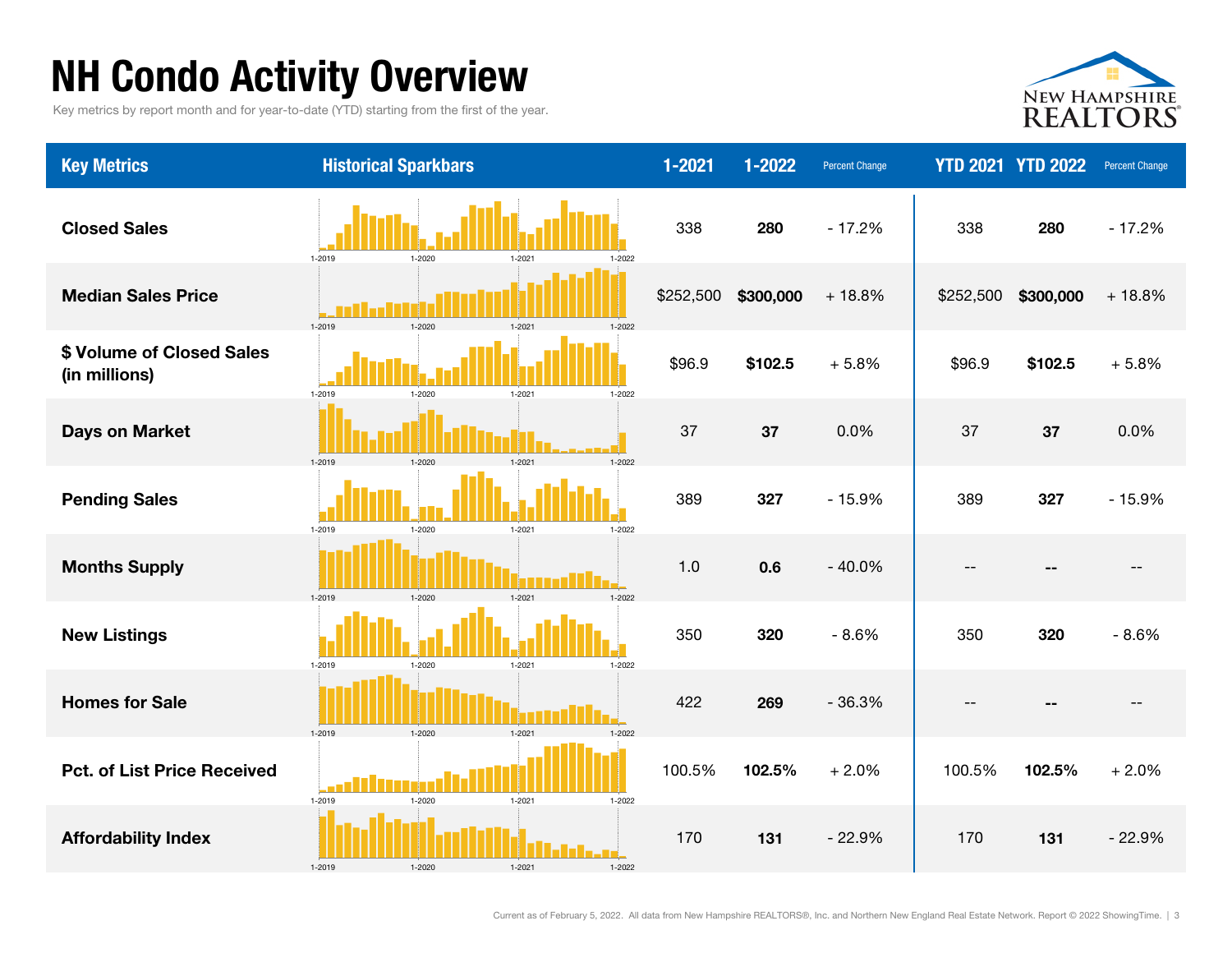### NH Closed Sales

A count of the actual sales that closed in a given month.





| <b>Closed Sales</b> | Single<br>Family | Year-Over-Year<br>Change | Condo | Year-Over-Year<br>Change |
|---------------------|------------------|--------------------------|-------|--------------------------|
| Feb-2021            | 863              | $+11.2%$                 | 321   | $+40.8%$                 |
| Mar-2021            | 1,055            | $-2.5\%$                 | 372   | +10.7%                   |
| Apr-2021            | 1,198            | $+7.5%$                  | 436   | $+46.3%$                 |
| May-2021            | 1,348            | $+7.6%$                  | 442   | $+30.8%$                 |
| Jun-2021            | 1,772            | $+2.4%$                  | 586   | +27.9%                   |
| Jul-2021            | 1,796            | $-12.0%$                 | 492   | $-10.5%$                 |
| Aug-2021            | 1,885            | -7.6%                    | 496   | $-5.3\%$                 |
| Sep-2021            | 1,775            | -7.6%                    | 470   | $-11.5%$                 |
| Oct-2021            | 1,746            | $-15.3%$                 | 473   | $-18.2%$                 |
| Nov-2021            | 1,584            | -12.3%                   | 478   | $+4.4%$                  |
| Dec-2021            | 1,431            | -17.8%                   | 403   | $-17.2%$                 |
| Jan-2022            | 870              | $-15.5\%$                | 280   | $-17.2%$                 |
| 12-Month Avg        | 1,444            | -6.9%                    | 437   | $+2.4%$                  |

#### Historical NH Closed Sales by Month



Current as of February 5, 2022. All data from New Hampshire REALTORS®, Inc. and Northern New England Real Estate Network. Report © 2022 ShowingTime. | 4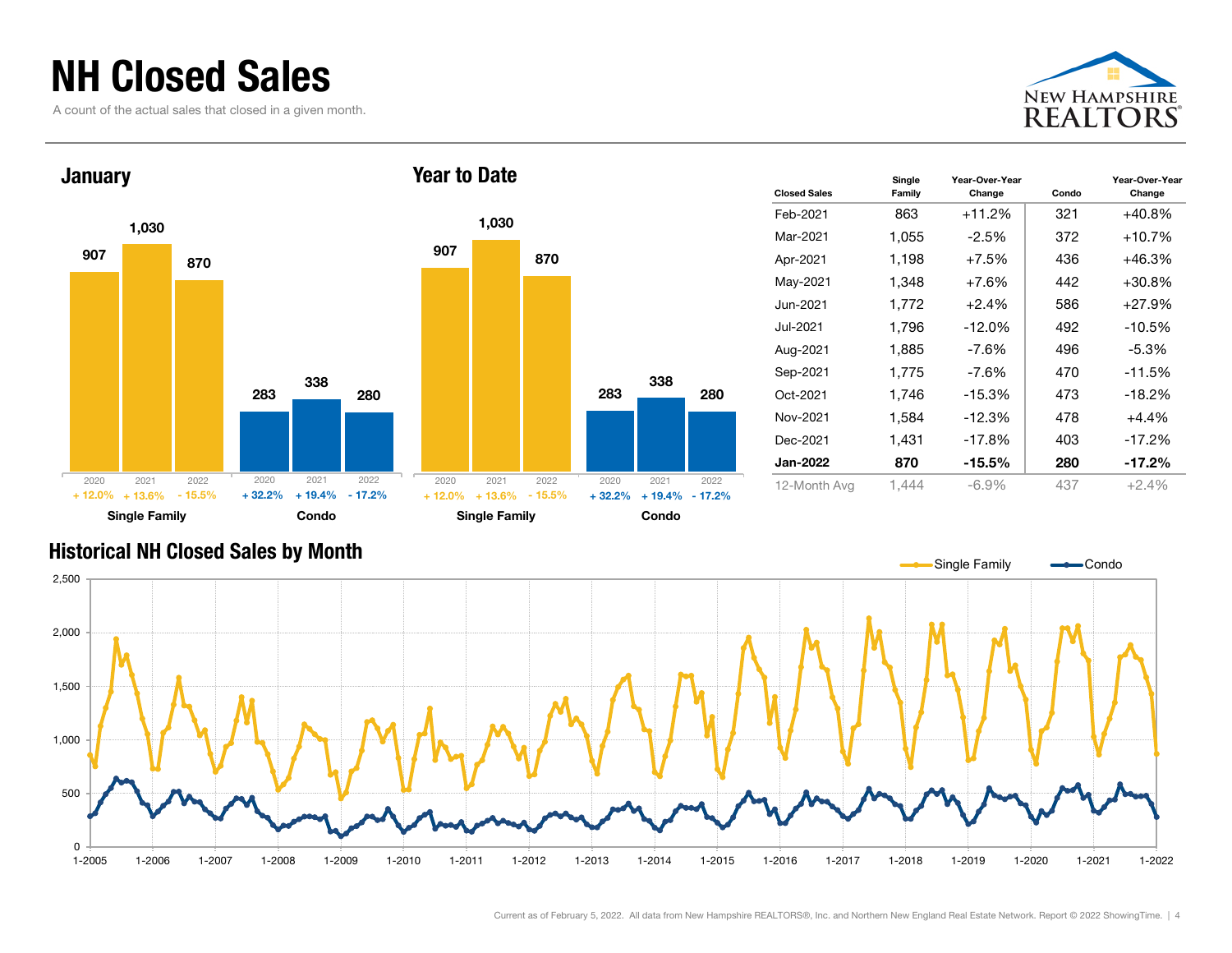#### NH Median Sales Price

Point at which half of the sales sold for more and half sold for less, not accounting for seller concessions, in a given month.





| <b>Median Sales Price</b> | Single<br>Family | Year-Over-Year<br>Change | Condo     | Year-Over-Year<br>Change |
|---------------------------|------------------|--------------------------|-----------|--------------------------|
| Feb-2021                  | \$357,400        | $+23.5%$                 | \$273,220 | $+24.2%$                 |
| Mar-2021                  | \$365,000        | $+17.2%$                 | \$267,750 | $+9.5%$                  |
| Apr-2021                  | \$383,700        | $+18.3%$                 | \$279,250 | +11.7%                   |
| May-2021                  | \$405,000        | $+26.6\%$                | \$298,400 | $+19.7\%$                |
| Jun-2021                  | \$406,500        | $+22.9%$                 | \$280,000 | +14.2%                   |
| Jul-2021                  | \$405,000        | $+19.1%$                 | \$295,000 | $+20.4%$                 |
| Aug-2021                  | \$410,000        | $+17.1%$                 | \$285,000 | +11.8%                   |
| Sep-2021                  | \$400,000        | $+14.1%$                 | \$300,000 | $+20.3%$                 |
| Oct-2021                  | \$380,000        | $+8.6%$                  | \$310,000 | $+24.0\%$                |
| Nov-2021                  | \$401,500        | $+13.7%$                 | \$305,000 | +19.6%                   |
| Dec-2021                  | \$400,000        | $+14.3%$                 | \$293,500 | $+7.1%$                  |
| Jan-2022                  | \$399,700        | $+14.2%$                 | \$300,000 | +18.8%                   |
| 12-Month Avg*             | \$399,000        | $+17.5%$                 | \$290,000 | +16.0%                   |

#### Historical NH Median Sales Price by Month

\* Median Sales Price for all properties from February 2021 through January 2022. This is not the average of the individual figures above.

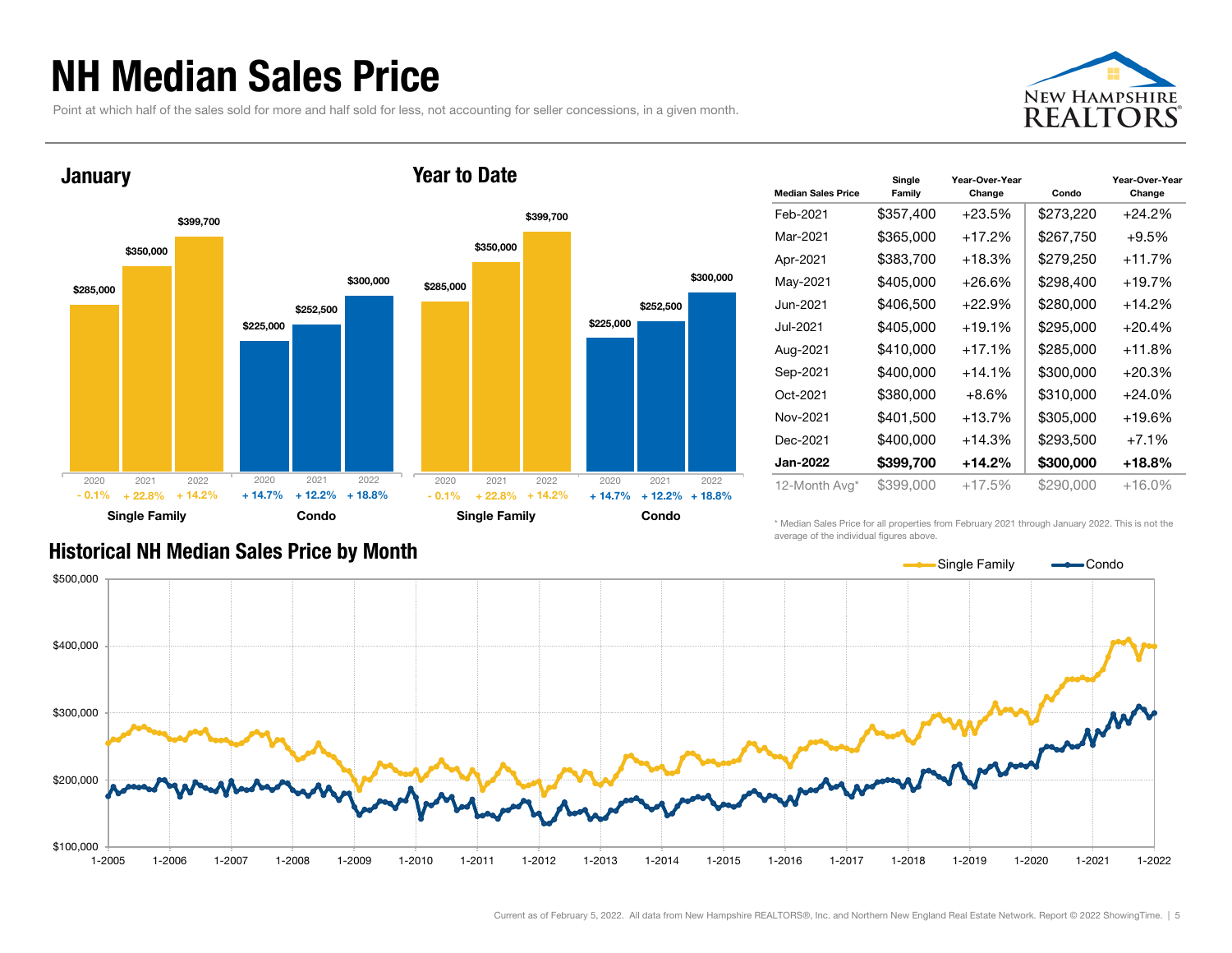### NH \$ Volume of Closed Sales

The total dollar volume for all closed sales in a given month (in millions). Does not account for seller concessions.





| \$ Volume of Closed<br>Sales (in millions) | Single<br>Family | Year-Over-Year<br>Change | Condo   | Year-Over-Year<br>Change |
|--------------------------------------------|------------------|--------------------------|---------|--------------------------|
| Feb-2021                                   | \$344.7          | $+33.0\%$                | \$96.8  | $+61.3%$                 |
| Mar-2021                                   | \$447.2          | $+17.4%$                 | \$111.4 | $+19.9%$                 |
| Apr-2021                                   | \$532.3          | $+31.0%$                 | \$144.1 | +69.7%                   |
| May-2021                                   | \$657.2          | $+46.4%$                 | \$144.5 | +52.9%                   |
| Jun-2021                                   | \$843.2          | $+26.8%$                 | \$186.5 | $+50.3%$                 |
| Jul-2021.                                  | \$847.9          | $+5.7%$                  | \$163.5 | $+6.2%$                  |
| Aug-2021                                   | \$898.4          | $+9.0\%$                 | \$164.9 | $+6.3%$                  |
| Sep-2021                                   | \$857.1          | +5.5%                    | \$153.1 | $-0.6\%$                 |
| Oct-2021                                   | \$794.9          | $-8.0\%$                 | \$166.2 | $-3.3\%$                 |
| Nov-2021                                   | \$729.4          | $-4.0\%$                 | \$166.2 | $+25.2%$                 |
| Dec-2021                                   | \$691.8          | $-3.5\%$                 | \$137.2 | $-9.9\%$                 |
| <b>Jan-2022</b>                            | \$421.5          | $+3.2%$                  | \$102.5 | $+5.8\%$                 |
| 12-Month Avg*                              | \$672.1          | $+9.8%$                  | \$144.7 | $+17.9%$                 |

#### Historical NH \$ Volume of Closed Sales by Month (in millions)

\* \$ Volume of Closed Sales (in millions) for all properties from February 2021 through January 2022. This is not the average of the individual figures above.



Current as of February 5, 2022. All data from New Hampshire REALTORS®, Inc. and Northern New England Real Estate Network. Report © 2022 ShowingTime. | 6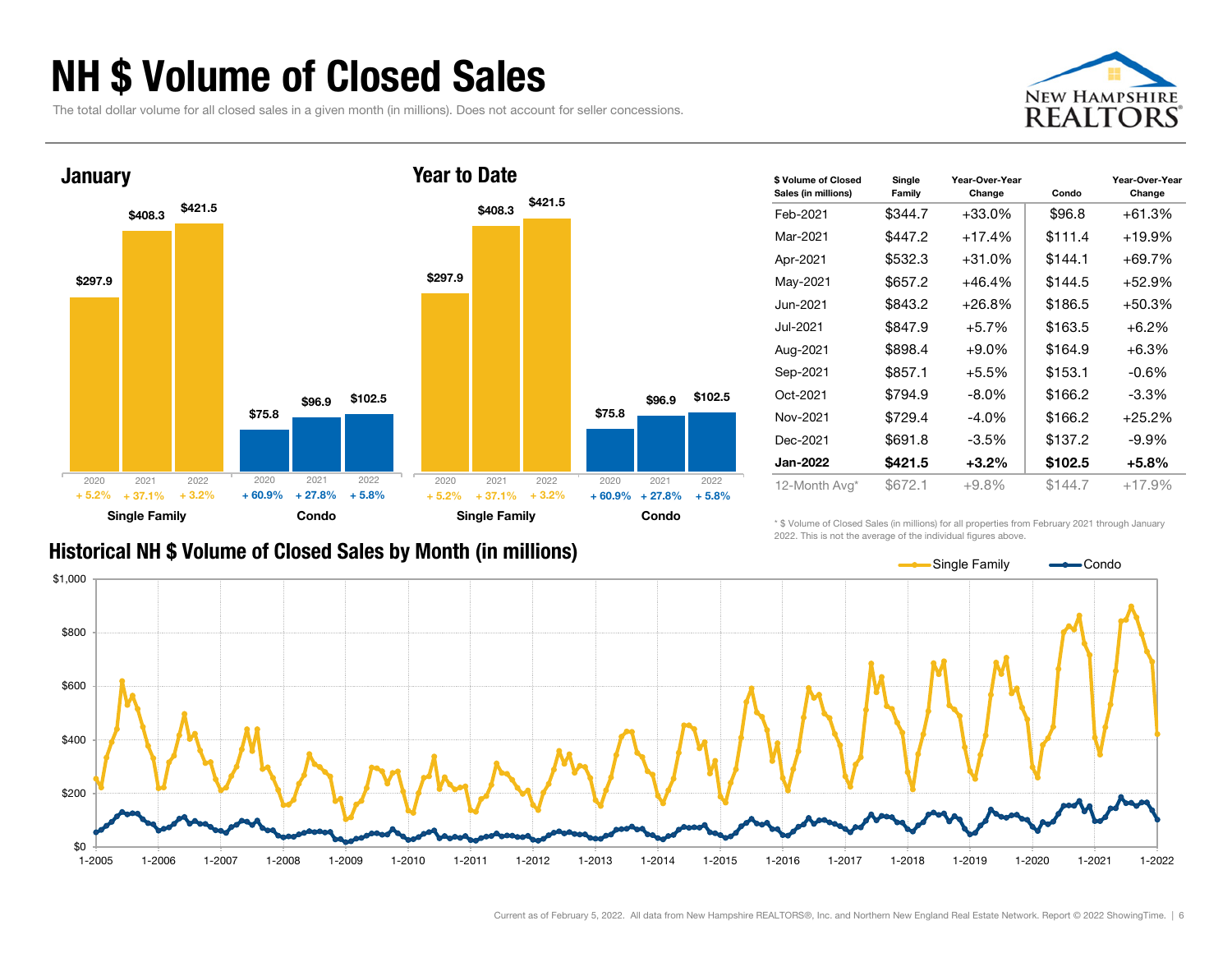### NH Days on Market

Average number of days between when a property is listed and when an offer is accepted in a given month.





| Days on Market | Single<br>Family | Year-Over-Year<br>Change | Condo | Year-Over-Year<br>Change |
|----------------|------------------|--------------------------|-------|--------------------------|
| Feb-2021       | 42               | $-47.5%$                 | 37    | -36.2%                   |
| Mar-2021       | 40               | $-39.4%$                 | 29    | $-45.3%$                 |
| Apr-2021       | 32               | $-42.9%$                 | 27    | $-27.0\%$                |
| May-2021       | 24               | $-52.0%$                 | 21    | -48.8%                   |
| Jun-2021.      | 18               | $-64.0\%$                | 20    | -54.5%                   |
| Jul-2021       | 18               | $-58.1%$                 | 22    | -47.6%                   |
| Aug-2021       | 19               | $-52.5%$                 | 20    | -48.7%                   |
| Sep-2021       | 22               | $-51.1%$                 | 22    | -40.5%                   |
| Oct-2021       | 24               | $-41.5%$                 | 23    | -30.3%                   |
| Nov-2021       | 27               | $-25.0\%$                | 22    | -31.3%                   |
| Dec-2021       | 30               | $-9.1%$                  | 25    | -37.5%                   |
| Jan-2022       | 33               | -15.4%                   | 37    | $0.0\%$                  |
| 12-Month Avg*  | 26               | $-44.0\%$                | 24    | $-39.1%$                 |

\* Days on Market for all properties from February 2021 through January 2022. This is not the average of the individual figures above.



#### Historical NH Days on Market by Month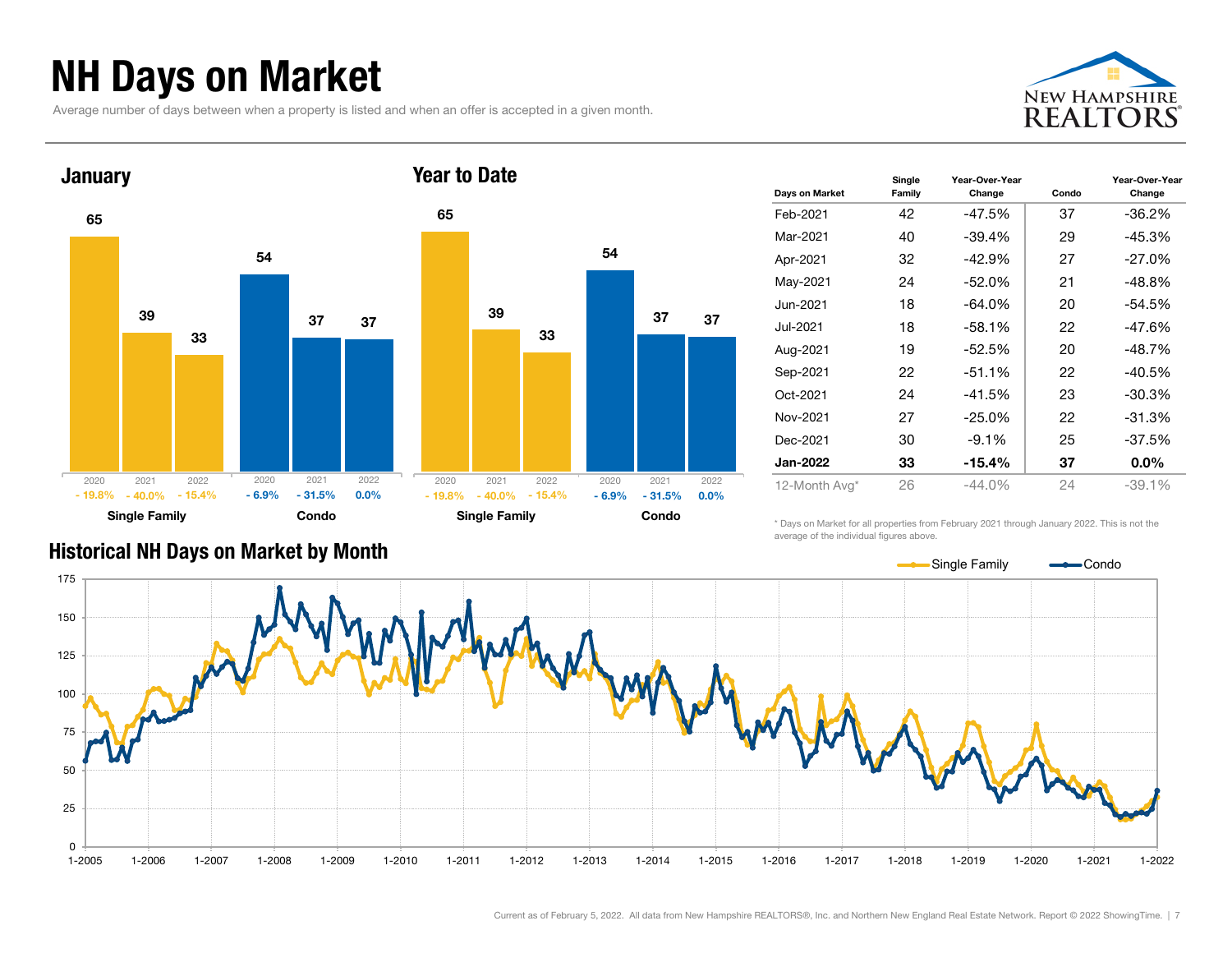### NH Pending Sales

A count of the properties on which offers have been accepted in a given month.





| <b>Pending Sales</b> | Single<br>Family | Year-Over-Year<br>Change | Condo | Year-Over-Year<br>Change |
|----------------------|------------------|--------------------------|-------|--------------------------|
| Feb-2021             | 974              | $-15.5%$                 | 336   | $-1.8%$                  |
| Mar-2021             | 1,390            | $+8.1\%$                 | 474   | $+43.6%$                 |
| Apr-2021             | 1,525            | $+23.3%$                 | 514   | $+100.8\%$               |
| May-2021             | 1,750            | $-3.3\%$                 | 488   | $+4.3%$                  |
| Jun-2021             | 1.891            | $-17.0\%$                | 551   | $-5.2\%$                 |
| Jul-2021             | 1,698            | -16.4%                   | 452   | $-20.6%$                 |
| Aug-2021             | 1,887            | $-13.2%$                 | 495   | $-18.2%$                 |
| Sep-2021             | 1.701            | $-15.8%$                 | 434   | $-21.7%$                 |
| Oct-2021             | 1,548            | $-18.5%$                 | 480   | $-2.2\%$                 |
| Nov-2021             | 1,254            | $-9.4\%$                 | 400   | $+6.7\%$                 |
| Dec-2021             | 868              | -10.6%                   | 281   | -6.6%                    |
| <b>Jan-2022</b>      | 824              | $-17.8%$                 | 327   | $-15.9%$                 |
| 12-Month Avg         | 1.443            | $-10.1\%$                | 436   | -0.6%                    |

#### Historical NH Pending Sales by Month

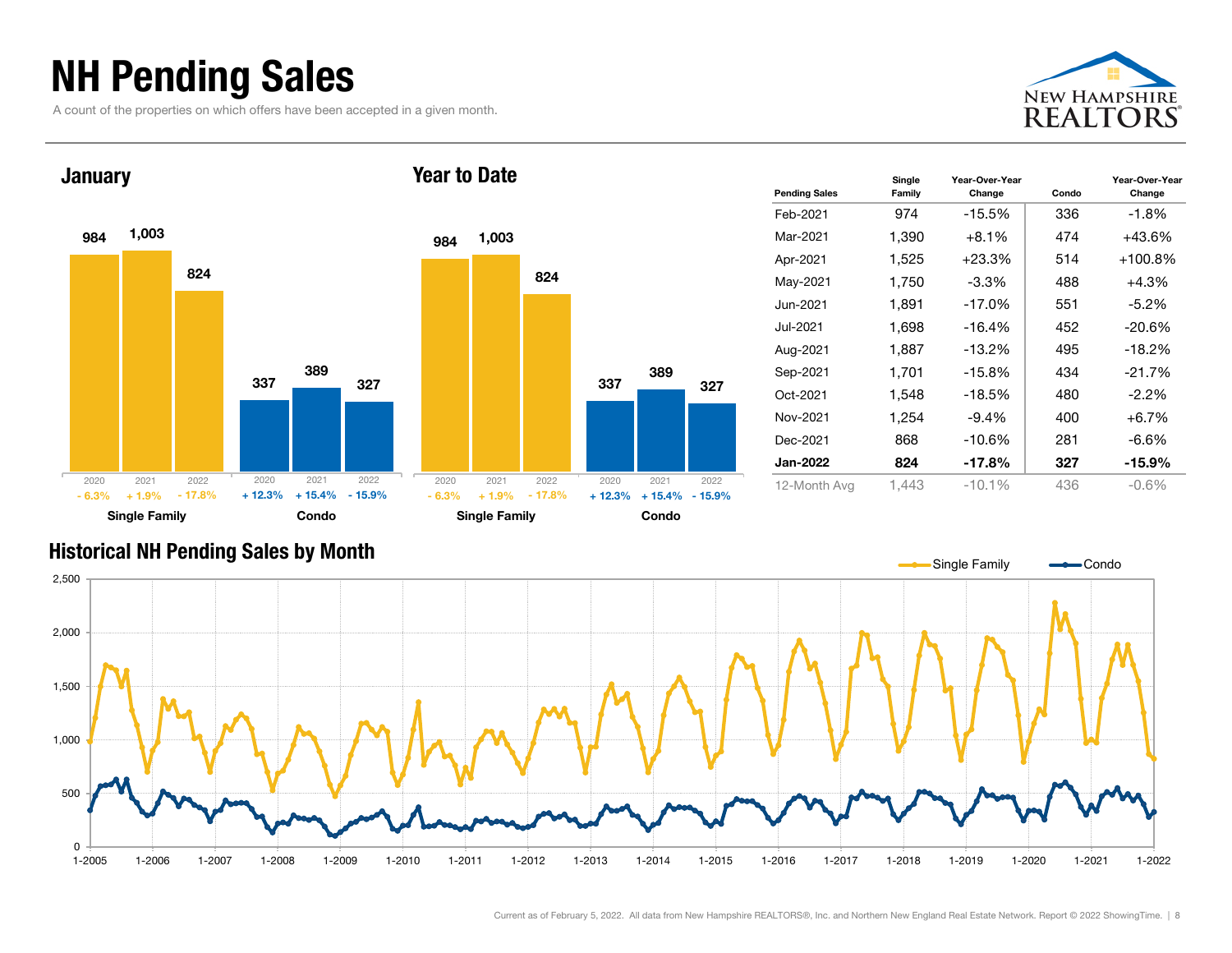### NH Months Supply of Inventory

The inventory of homes for sale at the end of a given month, divided by the average monthly pending sales from the last 12 months.





| <b>Months Supply</b> | Single<br>Family | Year-Over-Year<br>Change | Condo | Year-Over-Year<br>Change |
|----------------------|------------------|--------------------------|-------|--------------------------|
| Feb-2021             | 0.8              | $-61.9%$                 | 1.0   | $-44.4%$                 |
| Mar-2021             | 0.9              | $-60.9\%$                | 1.0   | $-52.4%$                 |
| Apr-2021             | 1.0              | $-56.5%$                 | 1.0   | $-52.4%$                 |
| May-2021             | 1.1              | $-52.2\%$                | 0.9   | $-57.1%$                 |
| Jun-2021             | 1.4              | $-33.3%$                 | 1.0   | $-47.4%$                 |
| Jul-2021             | 1.6              | $-20.0\%$                | 1.2   | $-33.3%$                 |
| Aug-2021             | 1.6              | $-11.1%$                 | 1.2   | $-33.3%$                 |
| Sep-2021             | 1.5              | $-11.8%$                 | 1.3   | $-18.8%$                 |
| Oct-2021             | 1.3              | $-13.3%$                 | 1.1   | $-26.7%$                 |
| Nov-2021             | 1.1              | $-15.4%$                 | 0.9   | $-35.7%$                 |
| Dec-2021             | 0.8              | $-20.0\%$                | 0.7   | $-41.7%$                 |
| Jan-2022             | 0.6              | $-33.3\%$                | 0.6   | -40.0%                   |
| 12-Month Avg*        | 1.1              | $-35.5%$                 | 1.0   | $-40.8%$                 |

\* Months Supply for all properties from February 2021 through January 2022. This is not the average of the individual figures above.

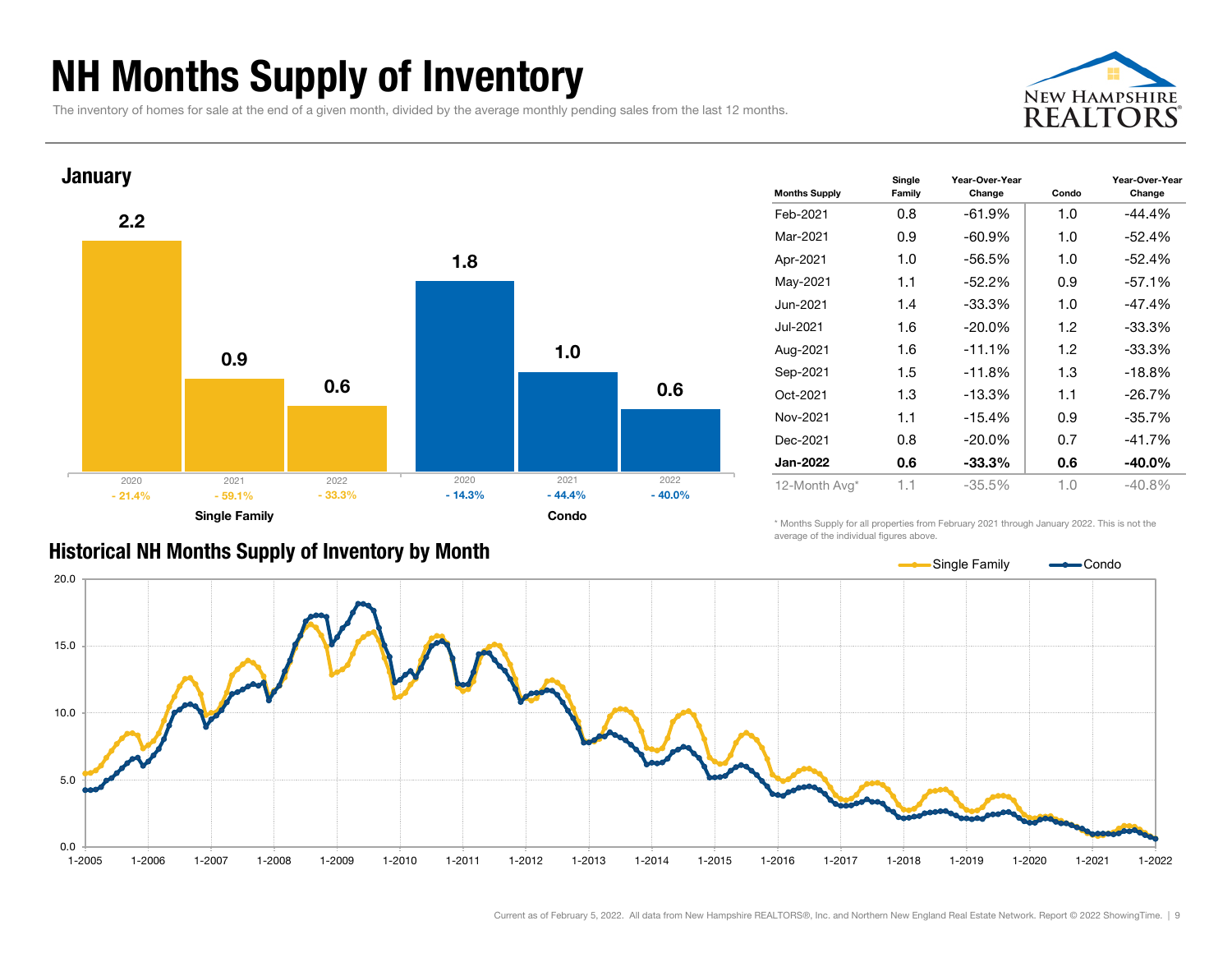### NH New Listings

A count of the properties that have been newly listed on the market in a given month.





| <b>New Listings</b> | Single<br>Family | Year-Over-Year<br>Change | Condo | Year-Over-Year<br>Change |
|---------------------|------------------|--------------------------|-------|--------------------------|
| Feb-2021            | 923              | -30.9%                   | 375   | $-2.3%$                  |
| Mar-2021            | 1,613            | $-5.8\%$                 | 515   | $+11.2%$                 |
| Apr-2021            | 1,867            | $+35.3%$                 | 551   | $+86.1%$                 |
| May-2021            | 2,009            | $-3.0\%$                 | 494   | -3.3%                    |
| Jun-2021            | 2,444            | +8.8%                    | 602   | $+5.8%$                  |
| Jul-2021            | 2,164            | $+1.2%$                  | 553   | $-10.2%$                 |
| Aug-2021            | 2,021            | -8.3%                    | 506   | $-24.7%$                 |
| Sep-2021            | 1,821            | $-14.8%$                 | 516   | $-10.6%$                 |
| Oct-2021            | 1,417            | -27.7%                   | 446   | $-8.2\%$                 |
| Nov-2021            | 1,099            | $-9.0\%$                 | 361   | $-5.5%$                  |
| Dec-2021            | 692              | $-15.0\%$                | 260   | $-3.0\%$                 |
| <b>Jan-2022</b>     | 706              | $-25.3%$                 | 320   | $-8.6\%$                 |
| 12-Month Avg        | 1,680            | -6.8%                    | 465   | $-1.3\%$                 |

#### Historical NH New Listings by Month

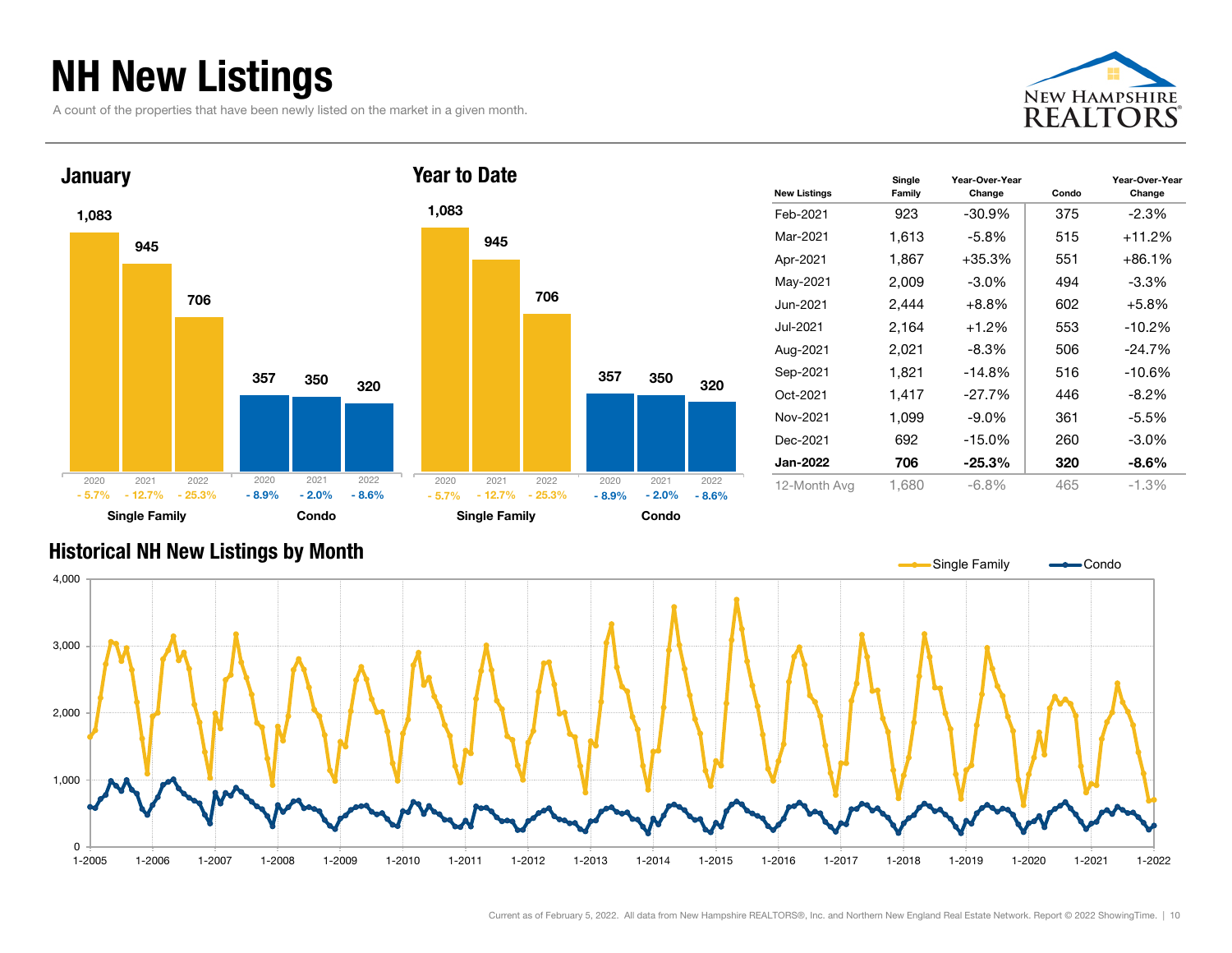### NH Inventory of Homes for Sale

The number of properties available for sale in active status at the end of a given month.





#### Historical NH Inventory of Homes for Sale by Month

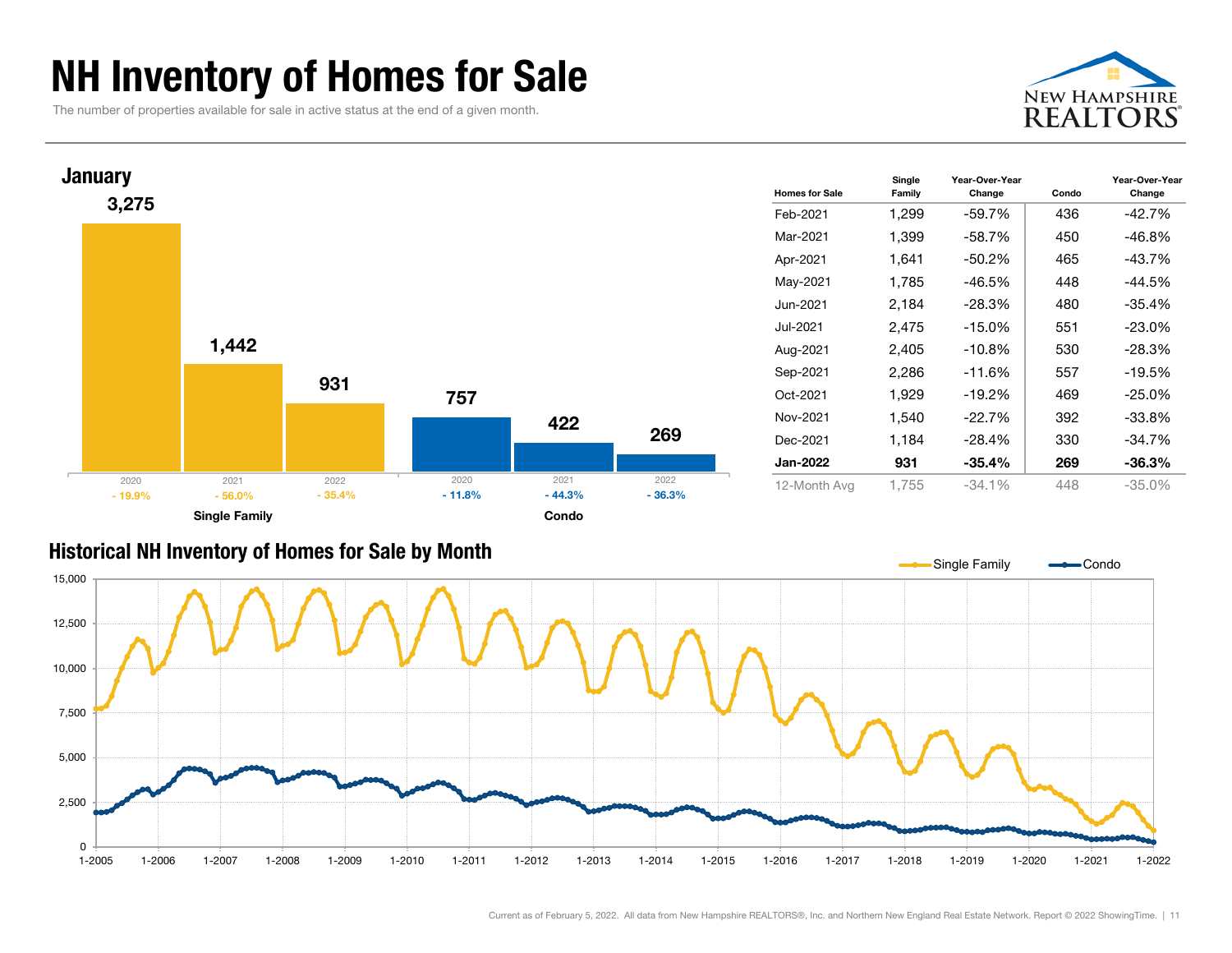### NH Percent of List Price Received

Percentage found when dividing a property's sales price by its most recent list price, then taking the average for all properties sold in a given month, not accounting for seller concessions.



#### **January**

#### Year to Date



| Pct. of List Price<br>Received | Single<br>Family | Year-Over-Year<br>Change | Condo  | Year-Over-Year<br>Change |
|--------------------------------|------------------|--------------------------|--------|--------------------------|
| Feb-2021                       | 100.8%           | $+3.4%$                  | 101.5% | $+2.8%$                  |
| Mar-2021                       | 102.2%           | $+3.4%$                  | 101.5% | $+2.5%$                  |
| Apr-2021                       | 103.3%           | $+4.7%$                  | 102.8% | $+2.9%$                  |
| May-2021                       | 104.0%           | $+5.4%$                  | 102.8% | +3.3%                    |
| Jun-2021                       | 104.4%           | $+5.3%$                  | 103.1% | $+4.1%$                  |
| Jul-2021                       | 103.9%           | $+3.9\%$                 | 103.2% | $+3.1%$                  |
| Aug-2021                       | 102.7%           | $+2.4%$                  | 103.1% | $+2.9%$                  |
| Sep-2021                       | 101.8%           | $+1.5%$                  | 102.6% | $+2.3%$                  |
| Oct-2021                       | 101.5%           | $+0.9%$                  | 102.0% | $+1.4%$                  |
| Nov-2021                       | 101.6%           | $+1.0%$                  | 101.7% | $+1.3%$                  |
| Dec-2021                       | 101.5%           | $+1.2%$                  | 102.1% | $+1.4%$                  |
| <b>Jan-2022</b>                | 101.4%           | $+0.6%$                  | 102.5% | $+2.0%$                  |
| 12-Month Avg*                  | 102.5%           | $+2.7%$                  | 102.4% | $+2.4%$                  |

#### Historical NH Percent of List Price Received by Month

\* Pct. of List Price Received for all properties from February 2021 through January 2022. This is not the average of the individual figures above.



#### Current as of February 5, 2022. All data from New Hampshire REALTORS®, Inc. and Northern New England Real Estate Network. Report © 2022 ShowingTime. | 12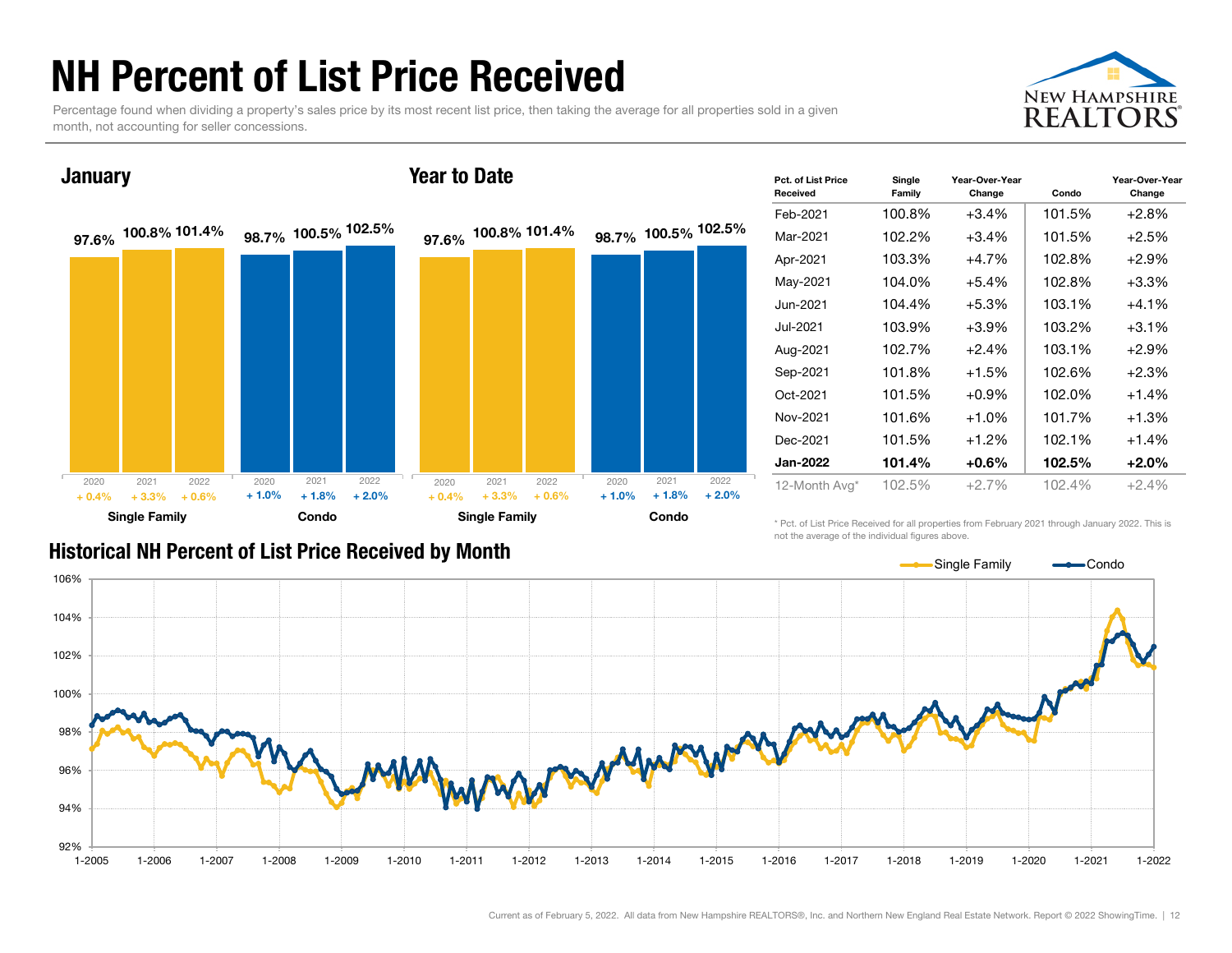### NH Housing Affordability Index

This index measures housing affordability for the region. For example, an index of 120 means the median household income is 120% of what is necessary to qualify for the median-priced home under prevailing interest rates. A higher number means greater affordability.





| <b>Affordability Index</b> | Single<br>Family | Year-Over-Year<br>Change | Condo | Year-Over-Year<br>Change |
|----------------------------|------------------|--------------------------|-------|--------------------------|
| Feb-2021                   | 114              | $-19.1%$                 | 149   | $-19.5%$                 |
| Mar-2021                   | 112              | $-11.1%$                 | 152   | -5.6%                    |
| Apr-2021                   | 109              | $-14.2%$                 | 150   | $-9.1%$                  |
| May-2021                   | 103              | $-19.5%$                 | 140   | $-15.2%$                 |
| Jun-2021                   | 102              | $-19.0\%$                | 148   | $-12.9%$                 |
| Jul-2021                   | 103              | $-16.9%$                 | 142   | $-17.9%$                 |
| Aug-2021                   | 102              | $-16.4%$                 | 147   | $-12.0%$                 |
| Sep-2021                   | 104              | $-14.8%$                 | 139   | $-18.7%$                 |
| Oct-2021                   | 109              | $-11.4%$                 | 134   | $-22.1%$                 |
| Nov-2021                   | 106              | $-13.8%$                 | 140   | $-17.6%$                 |
| Dec-2021                   | 101              | $-18.5%$                 | 138   | $-12.7%$                 |
| <b>Jan-2022</b>            | 98               | $-19.7%$                 | 131   | $-22.9%$                 |
| 12-Month Avg*              | 105              | $-22.1%$                 | 126   | $-22.5%$                 |

#### Historical NH Housing Affordability Index by Mont h

\* Affordability Index for all properties from February 2021 through January 2022. This is not the average of the individual figures above.

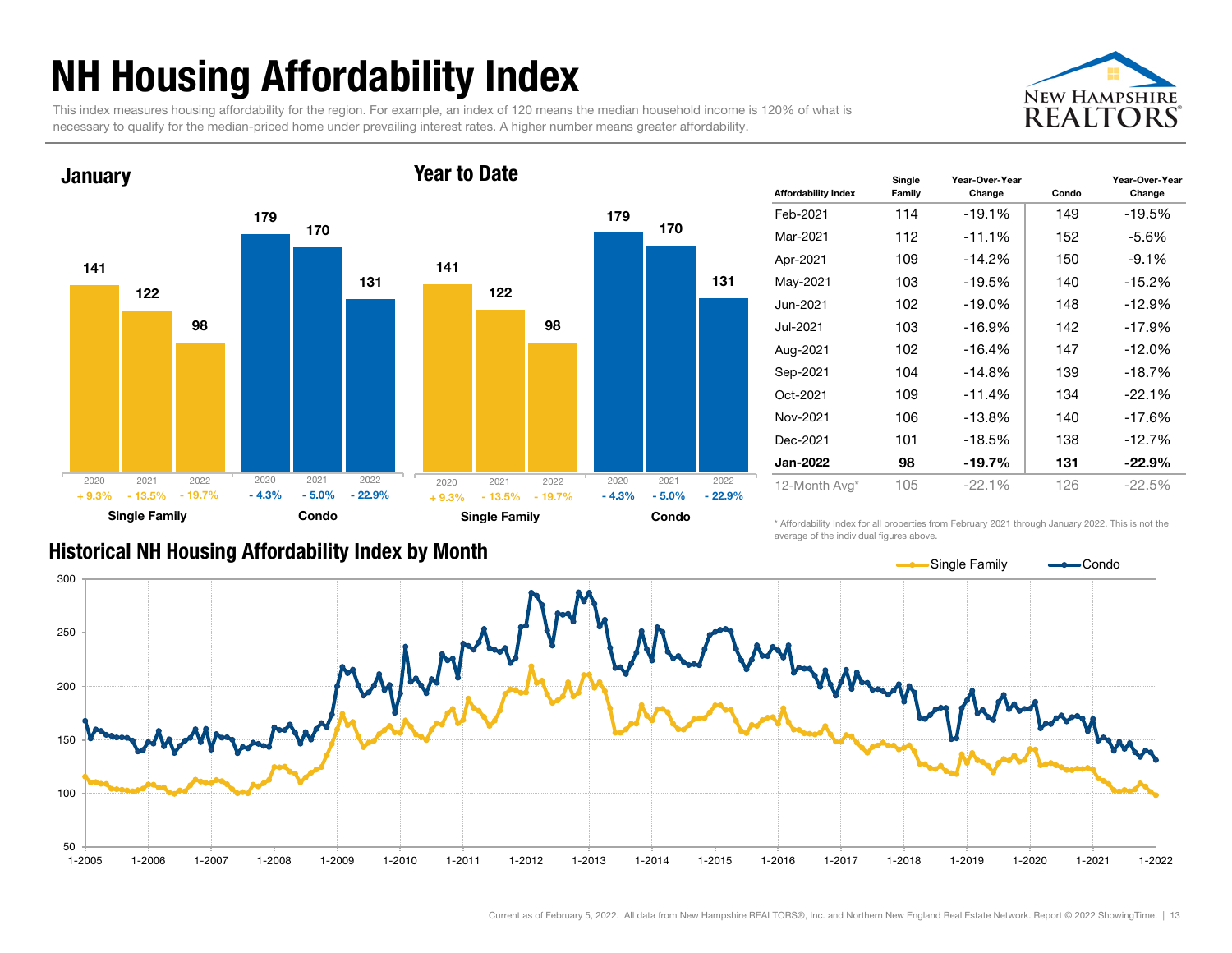## NH All Properties Activity Overview

Key metrics by report month and for year-to-date (YTD) starting from the first of the year. Includes Single Family, Condos and Manufactured/Mobile Homes.



| <b>Key Metrics</b>                         | <b>Historical Sparkbars</b>                                | $1 - 2021$ | $1 - 2022$ | <b>Percent Change</b> |           | <b>YTD 2021 YTD 2022</b> | Percent Change    |
|--------------------------------------------|------------------------------------------------------------|------------|------------|-----------------------|-----------|--------------------------|-------------------|
| <b>Closed Sales</b>                        | 1-2019<br>1-2020<br>$1 - 2021$<br>1-2022                   | 1,436      | 1,220      | $-15.0%$              | 1,436     | 1,220                    | $-15.0%$          |
| <b>Median Sales Price</b>                  | 1-2019<br>1-2020<br>1-2022<br>$1 - 2021$                   | \$325,000  | \$365,000  | $+12.3%$              | \$325,000 | \$365,000                | $+12.3%$          |
| \$ Volume of Closed Sales<br>(in millions) | 1-2019<br>$1 - 2021$<br>$1 - 2022$<br>1-2020               | \$511.3    | \$531.5    | $+3.9%$               | \$511.3   | \$531.5                  | $+3.9%$           |
| <b>Days on Market</b>                      | 1-2019<br>1-2020<br>$1 - 2021$<br>1-2022                   | 38         | 34         | $-10.5%$              | 38        | 34                       | $-10.5%$          |
| <b>Pending Sales</b>                       | 1-2019<br>$1 - 2020$<br>$1 - 2022$<br>$1 - 2021$           | 1,459      | 1,242      | $-14.9%$              | 1,459     | 1,242                    | $-14.9%$          |
| <b>Months Supply</b>                       | 1-2019<br>1-2022<br>1-2020<br>$1 - 2021$                   | 0.9        | 0.6        | $-33.3%$              | --        |                          | $-$               |
| <b>New Listings</b>                        | 1-2019<br>$1 - 2022$<br>1-2020<br>$1 - 2021$               | 1,345      | 1,083      | $-19.5%$              | 1,345     | 1,083                    | $-19.5%$          |
| <b>Homes for Sale</b>                      | 1-2019<br>$1 - 2022$<br>1-2020<br>1-2021                   | 1,954      | 1,263      | $-35.4%$              | --        |                          | $\qquad \qquad -$ |
| <b>Pct. of List Price Received</b>         | 1-2019<br>1-2020<br>$1 - 2021$<br>$1 - 2022$               | 100.6%     | 101.3%     | $+0.7%$               | 100.6%    | 101.3%                   | $+0.7%$           |
| <b>Affordability Index</b>                 | ngan <b>i Ka</b> i<br>1-2019<br>1-2020<br>1-2021<br>1-2022 | 132        | 108        | $-18.1%$              | 132       | 108                      | $-18.1%$          |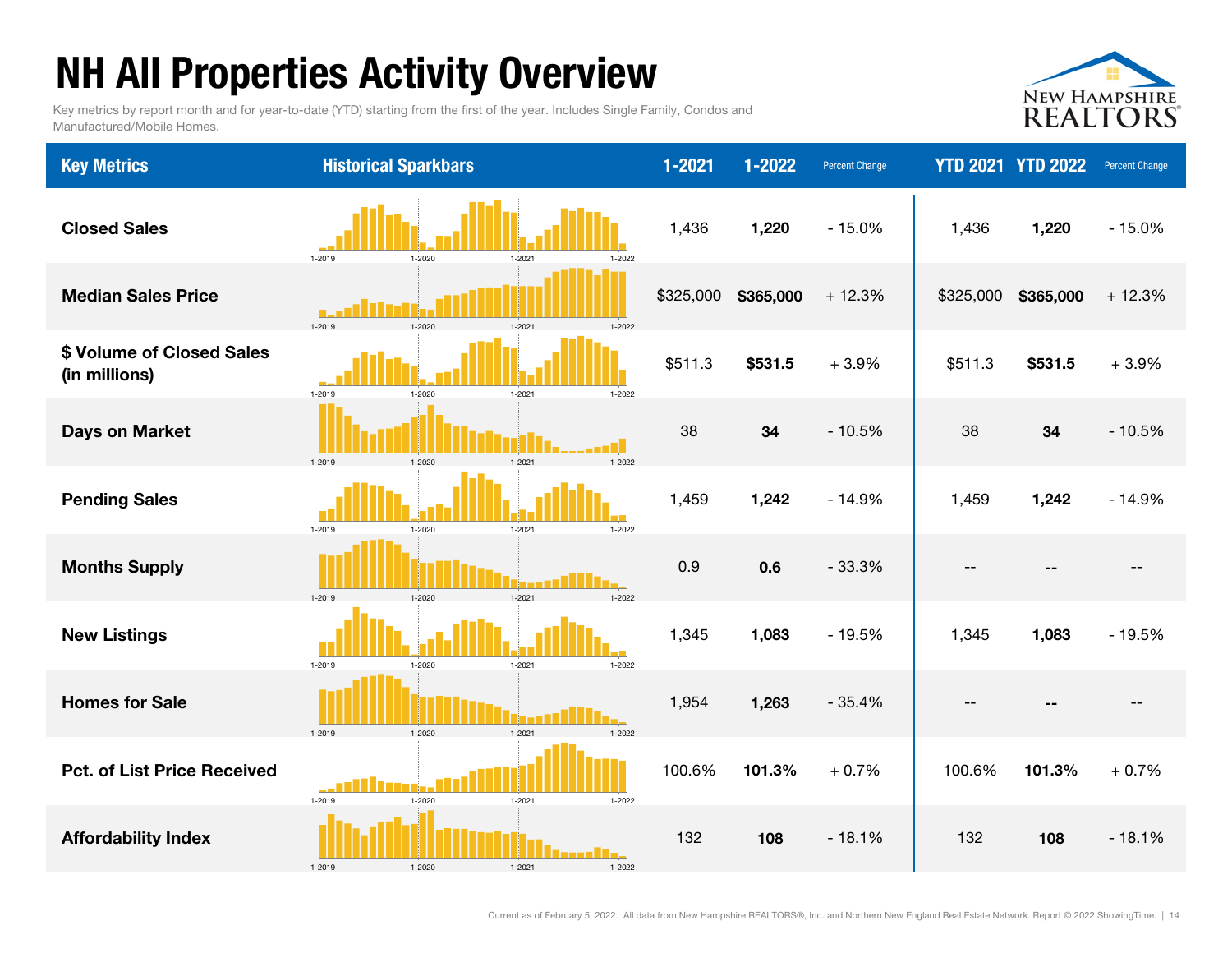### NH Single Family Residential Activity by County

Key metrics by report month for the counties in the state of New Hampshire.



|                           | <b>Closed Sales</b> |        | <b>Median Sales Price</b> |           |           | <b>Sales Volume</b><br>(In Millions) |         |         | <b>Days on Market</b> |        |        | <b>Pending Sales</b> |        |        |          |
|---------------------------|---------------------|--------|---------------------------|-----------|-----------|--------------------------------------|---------|---------|-----------------------|--------|--------|----------------------|--------|--------|----------|
|                           | 1-2021              | 1-2022 | $+/-$                     | 1-2021    | 1-2022    | $+/-$                                | 1-2021  | 1-2022  | $+/-$                 | 1-2021 | 1-2022 | $+/-$                | 1-2021 | 1-2022 | $+/-$    |
| <b>Belknap</b>            | 58                  | 65     | $+12.1%$                  | \$311,500 | \$365,000 | $+17.2%$                             | \$24.0  | \$33.5  | $+39.6%$              | 30     | 33     | $+10.0%$             | 58     | 53     | $-8.6%$  |
| Belknap Year-to-Date      | 58                  | 65     | $+12.1%$                  | \$311,500 | \$365,000 | $+17.2%$                             | \$24.0  | \$33.5  | $+39.6%$              | 30     | 33     | $+10.0%$             | 58     | 53     | $-8.6%$  |
| Carroll                   | 66                  | 57     | $-13.6%$                  | \$332,450 | \$445,000 | $+33.9%$                             | \$26.7  | \$34.6  | $+29.6%$              | 39     | 43     | $+10.3%$             | 91     | 58     | $-36.3%$ |
| Carroll Year-to-Date      | 66                  | 57     | $-13.6%$                  | \$332,450 | \$445,000 | $+33.9%$                             | \$26.7  | \$34.6  | $+29.6%$              | 39     | 43     | $+10.3%$             | 91     | 58     | $-36.3%$ |
| <b>Cheshire</b>           | 60                  | 65     | $+8.3%$                   | \$241,250 | \$295,000 | $+22.3%$                             | \$16.6  | \$23.1  | $+39.2%$              | 29     | 33     | $+13.8%$             | 50     | 38     | $-24.0%$ |
| Cheshire Year-to-Date     | 60                  | 65     | $+8.3%$                   | \$241,250 | \$295,000 | $+22.3%$                             | \$16.6  | \$23.1  | $+39.2%$              | 29     | 33     | $+13.8%$             | 50     | 38     | $-24.0%$ |
| Coos                      | 40                  | 33     | $-17.5%$                  | \$174,750 | \$189,000 | $+8.2%$                              | \$8.4   | \$6.9   | $-17.9%$              | 101    | 50     | $-50.5%$             | 37     | 22     | $-40.5%$ |
| Coos Year-to-Date         | 40                  | 33     | $-17.5%$                  | \$174,750 | \$189,000 | $+8.2%$                              | \$8.4   | \$6.9   | $-17.9%$              | 101    | 50     | $-50.5%$             | 37     | 22     | $-40.5%$ |
| Grafton                   | 73                  | 55     | $-24.7%$                  | \$255,000 | \$315,000 | $+23.5%$                             | \$24.5  | \$23.7  | $-3.3%$               | 45     | 50     | $+11.1%$             | 89     | 56     | $-37.1%$ |
| Grafton Year-to-Date      | 73                  | 55     | $-24.7%$                  | \$255,000 | \$315,000 | $+23.5%$                             | \$24.5  | \$23.7  | $-3.3%$               | 45     | 50     | $+11.1%$             | 89     | 56     | $-37.1%$ |
| Hillsborough              | 265                 | 222    | $-16.2%$                  | \$385,000 | \$442,500 | $+14.9%$                             | \$113.8 | \$111.7 | $-1.8%$               | 25     | 19     | $-24.0%$             | 209    | 198    | $-5.3%$  |
| Hillsborough Year-to-Date | 265                 | 222    | $-16.2%$                  | \$385,000 | \$442,500 | $+14.9%$                             | \$113.8 | \$111.7 | $-1.8%$               | 25     | 19     | $-24.0%$             | 209    | 198    | $-5.3%$  |
| <b>Merrimack</b>          | 115                 | 91     | $-20.9%$                  | \$320,500 | \$370,000 | $+15.4%$                             | \$38.9  | \$36.4  | $-6.4%$               | 44     | 27     | $-38.6%$             | 99     | 90     | $-9.1%$  |
| Merrimack Year-to-Date    | 115                 | 91     | $-20.9%$                  | \$320,500 | \$370,000 | $+15.4%$                             | \$38.9  | \$36.4  | - 6.4%                | 44     | 27     | $-38.6%$             | 99     | 90     | $-9.1%$  |
| Rockingham                | 204                 | 160    | $-21.6%$                  | \$460,000 | \$539,950 | $+17.4%$                             | \$104.4 | \$103.8 | $-0.6%$               | 37     | 36     | $-2.7%$              | 230    | 177    | $-23.0%$ |
| Rockingham Year-to-Date   | 204                 | 160    | $-21.6%$                  | \$460,000 | \$539,950 | $+17.4%$                             | \$104.4 | \$103.8 | $-0.6%$               | 37     | 36     | $-2.7%$              | 230    | 177    | $-23.0%$ |
| <b>Strafford</b>          | 96                  | 94     | $-2.1%$                   | \$317,250 | \$365,000 | $+15.1%$                             | \$33.6  | \$38.0  | $+13.1%$              | 37     | 39     | $+5.4%$              | 100    | 95     | $-5.0%$  |
| Strafford Year-to-Date    | 96                  | 94     | $-2.1%$                   | \$317,250 | \$365,000 | $+15.1%$                             | \$33.6  | \$38.0  | $+13.1%$              | 37     | 39     | $+5.4%$              | 100    | 95     | $-5.0%$  |
| <b>Sullivan</b>           | 53                  | 28     | $-47.2%$                  | \$240,000 | \$299,500 | $+24.8%$                             | \$17.4  | \$9.7   | $-44.3%$              | 68     | 31     | $-54.4%$             | 40     | 37     | $-7.5%$  |
| Sullivan Year-to-Date     | 53                  | 28     | $-47.2%$                  | \$240,000 | \$299,500 | $+24.8%$                             | \$17.4  | \$9.7   | $-44.3%$              | 68     | 31     | $-54.4%$             | 40     | 37     | $-7.5%$  |
| <b>Entire State</b>       | 1.030               | 870    | $-15.5%$                  | \$350,000 | \$399,700 | $+14.2%$                             | \$408.3 | \$421.5 | $+3.2%$               | 39     | 33     | $-15.4%$             | 1.003  | 824    | $-17.8%$ |
| Entire State Year-to-Date | 1,030               | 870    | $-15.5%$                  | \$350,000 | \$399,700 | $+14.2%$                             | \$408.3 | \$421.5 | $+3.2%$               | 39     | 33     | $-15.4%$             | 1,003  | 824    | $-17.8%$ |